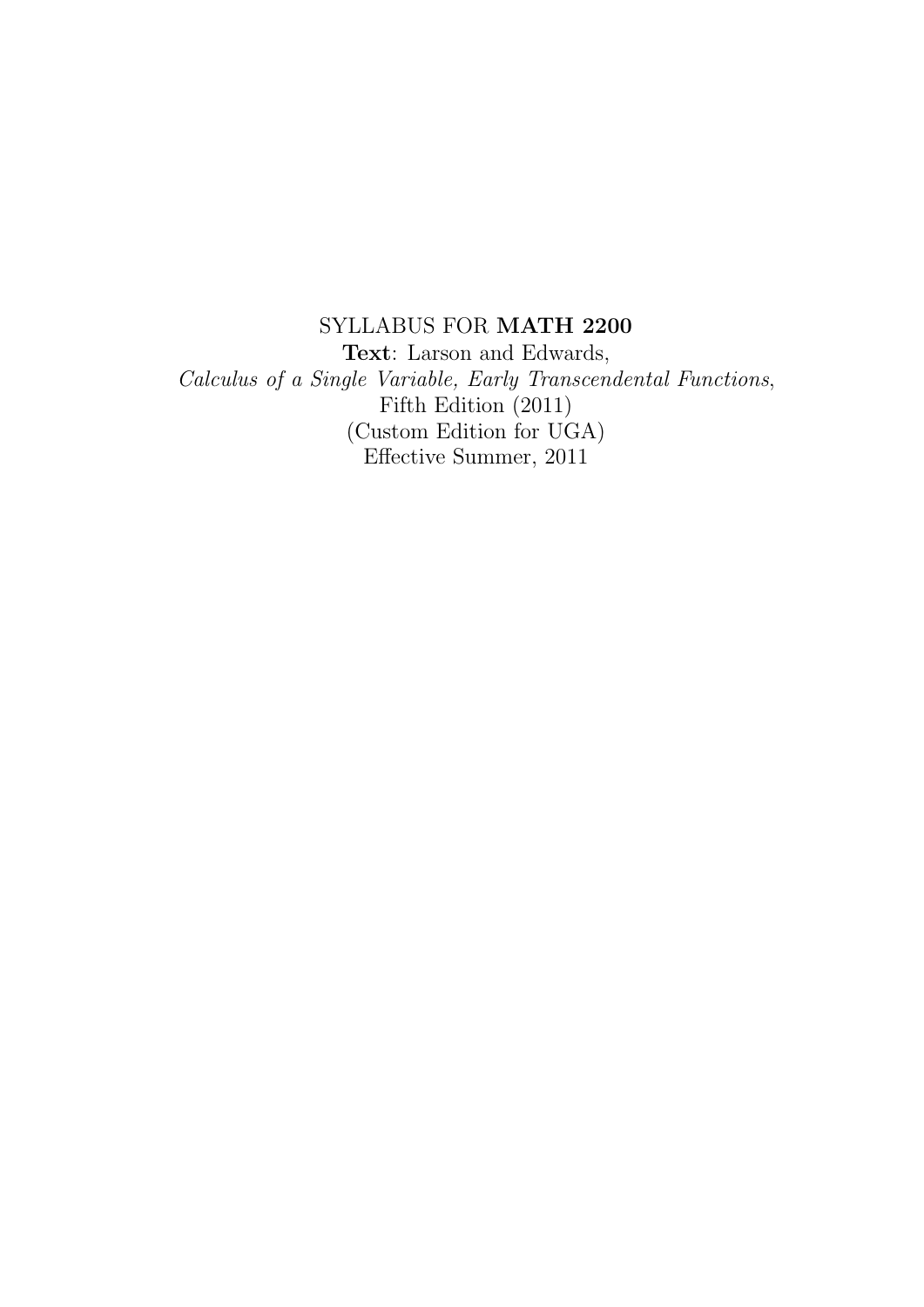## Introductory Words

The following description of the objectives of the course as described in CAPA: This is an introductory calculus course. Students should understand the concept of limit and the meaning and import of continuity. The student should understand the concept of the derivative, and be able to calculate the derivatives of algebraic, exponential, logarithmic, and trigonometric functions. Students are expected to set up and solve maximum and minimum problems using the methods of calculus. Students should be able to use calculus to make approximations and sketch graphs. Students should also be able to calculate antiderivatives and solve some elementary differential equations. The student should in addition understand the meaning and application of the derivative in the context of economics.

The Mathematics Curriculum Committee believes that the following five topics are central to the course and should be covered (in depth) by everyone teaching the course.

- (1) The definition of the derivative: calculating it from the definition, its meanings (slope of the tangent line, velocity, rate of change)
- (2) Differentiation rules (including facility with the chain rule)
- (3) Reading, setting up, and solving word problems (extremum problems and related rates)
- (4) Conceptual skills with graphing—understanding the first and second derivative
- (5) Some experience with the "theoretical infrastructure" of calculus—some discussion of any or all of the following: continuity and the intermediate value theorem, maximum value theorem, mean value theorem.
- (6) Basic antidifferentiation with applications to separable differential equations and the mortgage problem

TEXT CONTENT (in recommended order): Sections 1.1–1.6: optional or review in context; sections 2.1–2.4, 3.1–3.5, 3.7, 4.1–4.4, 2.5 with 4.5, 4.6, 4.7, 4.8, Appendix F, 5.1, 6.2–6.3

ANCILLARY MATERIALS: Sections have the opportunity to offer homework exercises through WebAssign.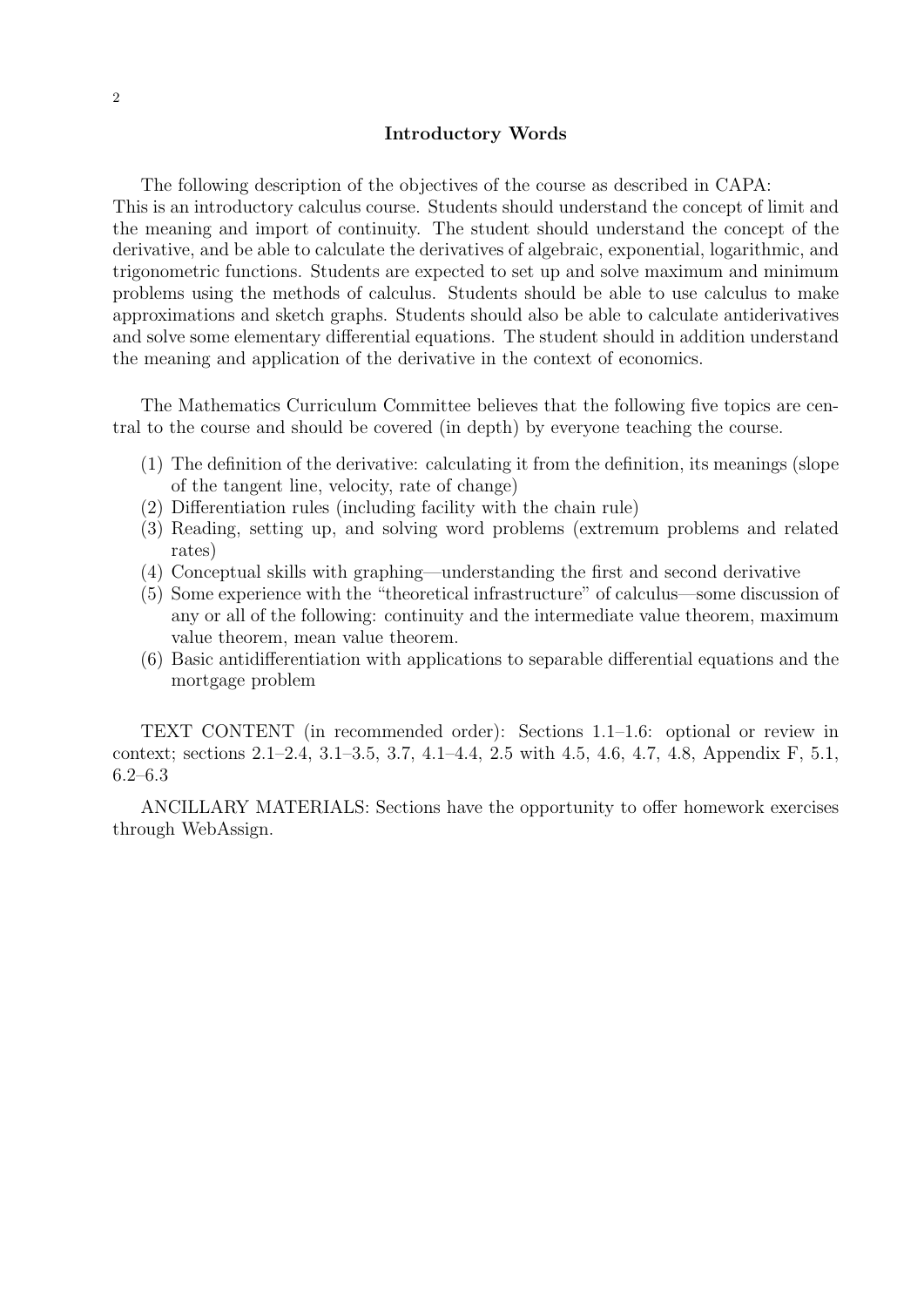## Outline of course

**I.** Prelude to calculus  $(2 \frac{1}{3} - 2 \frac{2}{3} \text{ weeks})$ 

1.1–1.6 (Optional) Review Concepts from Precalc, Intro to WebAssign HW

- 2.1 Intro to Differential Calculus (boxes p. 63 and p. 65 tangent line problem)
- 2.2 Intro to Limits: Graphical and Numeric Understanding, including one-sided limits (from 2.4) (NO  $\epsilon$ -δ)
- *Exercises* (corresponding to those created in WebAssign) 2.2: #1, 2, 5, 7, 6, 19, 20, 21, 22, 25, 27, 28, 30, 31; 2.4: #14, 124, 33, 36
	- 2.3 Symbolic work on Limits, including Trig and Squeeze, velocity as a limit (2.5 days)

*Exercises* 2.3A: #5, 7, 9, 12, 18, 19, 21, 20, 29, 32, 34, 38, 40 53, 41, 46;

- 2.3B: #50, 58, 60, 65, 67, 70, 71, 75, 77, 91, 94, 96, 109, 111
- 2.4 The Concept of Continuity and IVT (2 days)

*Exercises* 2.4: #2, 5, 86, 87, 33, 39, 42, 43, 52, 18, 58, 59, 62, 69, 73, 103, 106, 118

II. The derivative: Rules of differentiation (3 2/3 weeks)

3.1 The Derivative and Tangent lines (2 days)

*Exercises* 3.1A: #1, 16, 18, 21, 23, 3.1B: #4, 60, 43, 20, 23, 25, 30, 33, 61, 93, 40, 84, 88

 $-{\rm EXAM}$  1–

3.1 When the derivative fails to exist  $(1/2 \text{ day})$ 

- 3.2-3.3 Basic Differentiation Rules, higher order derivatives, and Rates of Change (3.5 days) 3.3: #1, 2, 4, 5, 6, 8, 10 p. 148 #85, 87, 120
- *Exercises* 3.2: #2, 4, 6, 9, 13, 21, 27, 30, 34, 40, 41, 45, 49, 59, 64, 68, 72, 102, 101, 104, 112, 114; 3.3: #109, 111, 112, 83, 39, 54, 7, 12, 16, 21, 25, 28, 46, 49, 62, 95, 96, 104, 67, 70, 76, 85, 89

3.4 The Chain Rule (2 days)

- *Exercises* 3.4: #1, 10, 15, 24, 28, 32, 34, 53, 59, 62, 68, 74, 76, 80, 84, 86, 94, 97, 109, 111, 126, 131, 143, 144, 161, 162, 168, 171
	- 3.4 Derivatives of ln functions (1/2 day); note:  $y = a^x$  and  $y = \log_a x$  for bases other than e are in HW 3.4  $\#131$ , 143, 144 but not required to be memorized—for those two derivatives students are welcome to look up the rule.

*Exercises* in 3.4 HW above, #84, 86, 94, 97, and see note on 131, 143, 144

3.5 Implicit Differentiation (no second derivative, no logarithmic differentiation) (2 days) *Exercises* #2, 6, 7, 12, 16, 12, 19, 38, 39, 43, 49, 101, 102

III. The derivative: First Applications (1 week)

3.7 Related Rates (2 days)

*Exercises* 3.7: #1, 8, 14, 13, 15, 21, 25, 28, 29, 31, 33, 46

4.1 Maxima and Minima of Functions on Closed Intervals (1 day) *Exercises* 4.1: #64, 1, 5, 11, 13, 15, 18, 25, 27, 31, 38, 72

 $-EXAMPLEXAM$  2-